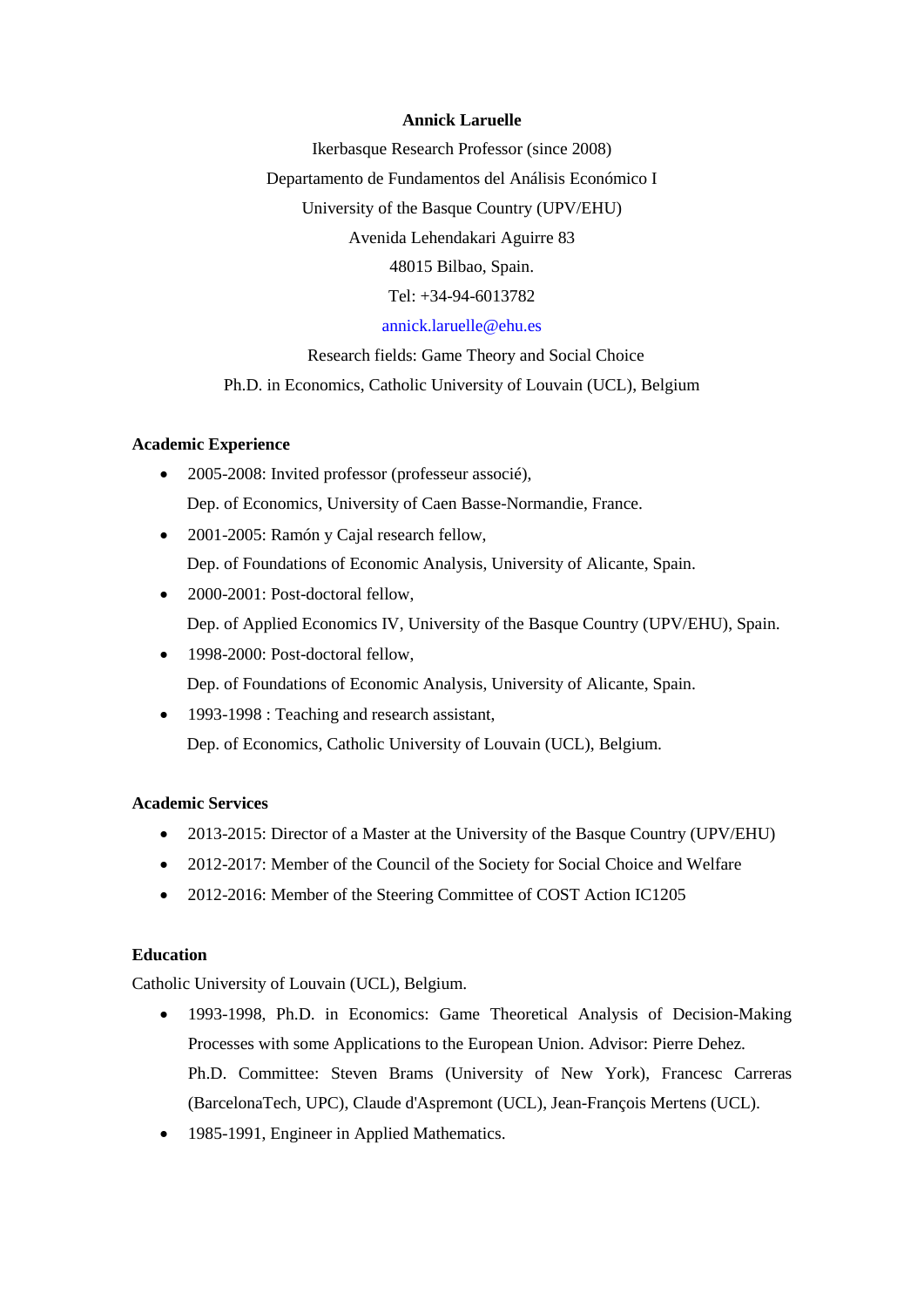# **Visiting Positions**

- 2015, University of Cergy-Pontoise (3 weeks)
- 2007, University of Sabancı, Istanbul, Turkey (3 months).
- 2001-2002, University of the Basque Country (UPV/EHU), Bilbao, Spain (5 months).
- 1999, Tel Aviv University, Israel (2 months).
- 1995, Yrjö Jahnsson Foundation, Helsinki, Finland (3 months).

# **Book Published**

• 2008, Voting and Collective Decision-Making: Bargaining and Power,

Cambridge University Press, Cambridge, New York. Joint with Federico Valenciano. Reviews:

- 2012, Lindner, Ines, Social Choice and Welfare 38, 161-179.
- 2010, Josselin, Jean-Michel, Public Choice 143 (1-2), 259-261.
- 2010, Zwicker, William, Games and Economic Behavior 69, 517-522.
- 2009, Loewen, Peter John, Canadian Journal of Political Science 42, 818-819.

# **Articles Published**

• 2015, Emergence of cooperation in phenotypically heterogeneous populations: a replicator dynamics analysis.

Joint with Andre Barreira da Silva Rocha and Ramón Escobedo.

Journal of Statistical Mechanics – Theory and Experiment doi:10.1088/1742- 5468/2015/00/000000

- 2015, Games with Perception. Joint with Elena Iñarra and Peio Zuazo-Garin. Journal of Mathematical Psychology 64-65, 58-65.
- 2014, Preference Intensity in Positional Voting. Joint with Esther Mata-Pérez, Ricardo Martinéz and Giovanni Ponti. Theoretical Economics Letters 4, 727-738.
- 2014, Dis&approval voting: a characterization. Joint with Jose Carlos R. Alcantud. Social Choice and Welfare 43, 1-10.
- 2013, Evolution of Cooperation in the Snowdrift Game with Heterogeneous Population. Joint with Andre Barreira da Silva Rocha, Advances in Complex Systems 16(8).
- 2013, An axiomatization of success. Joint with Josune Albizuri. Social Choice and Welfare 41, 145-155.
- 2012, Artificial Distinction and Real Discrimination. Joint with Elena Iñarra. Journal of Theoretical Biology 305, 110-117.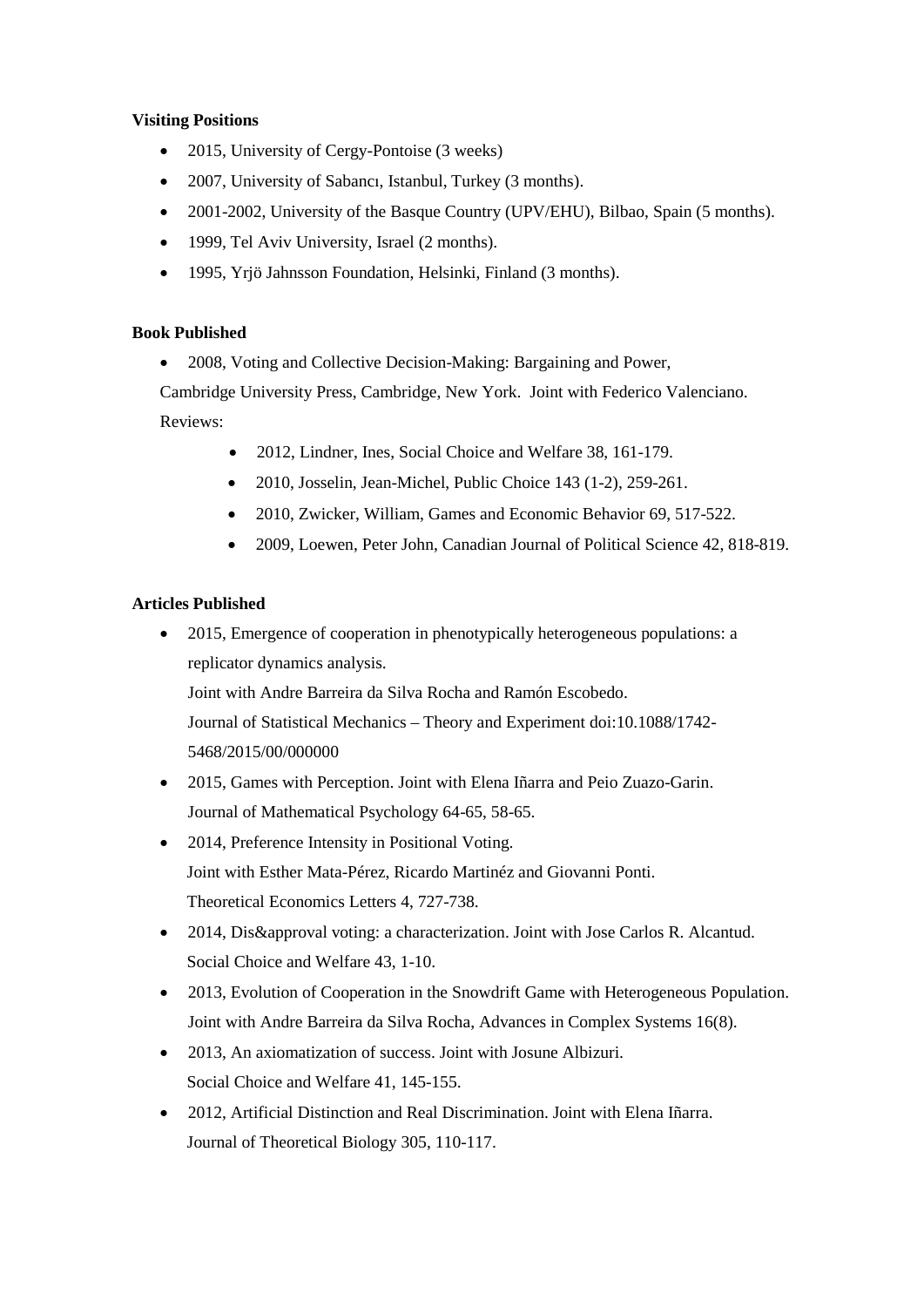- 2012, Quaternary dichotomous voting rules. Joint with Federico Valenciano. Social Choice and Welfare 38, 431-454.
- 2012, Preferences, Actions and Voting Rules, Joint with Alaitz Artabe and Federico Valenciano. SERIEs 3, 15-28.
- 2011, Turnout Intention and Social Networks. Joint with Constanza Fosco and Angel Sanchez. Advances in Complex Systems 14(1), 31-53.
- 2011, Majorities with a quorum, Journal of Theoretical Politics 23(2), 241-259. Joint with Federico Valenciano.
- 2011, Consensus versus dichotomous voting. Joint with Federico Valenciano. In: Consensual Processes, Herrera-Viedma, Enrique, José Luis García-Lapresta, Janusz Kacprzyk, Hannu Nurmi, Mario Fedrizzi, and Slawomir Zadrozny, eds., Springer Verlag. Series: Studies in Fuzziness and Soft [Computing,](http://www.springer.com/series/2941) Vol. 267, 135-143.
- 2010, Egalitarianism and utilitarianism in committees of representatives, Joint with Federico Valenciano. Social Choice and Welfare 35(2), 221-243.
- 2009, Cooperative bargaining foundations of the Shapley-Shubik index. Joint with Federico Valenciano. Games and Economic Behavior 65, 242-255.
- 2009, Voting and Power. Joint with Federico Valenciano.
	- In: Essays in Honor of H. Nurmi, Vol. I, Homo Oeconomicus 26(3/4), 455-469.
	- Reprint (2013) In: Power, Voting, and Voting Power: 30 years after, Holler, Manfred, Hannu Nurmi, eds, Springer-Verlag Berlin Heidelberg, 137-150.
- 2008, Bargaining in committees of representatives: the 'neutral' voting rule. Joint with Federico Valenciano. Journal of Theoretical Politics 20(1), 93-106.
- 2008, Noncooperative foundations of bargaining power in committees. Joint with Federico Valenciano. Games and Economic Behavior 63, 341-363.
- 2008, Potential, value and coalition formation. Joint with Federico Valenciano. TOP 16, 73-89.
- 2007, Bargaining in Committees as an extension of Nash's bargaining theory. Joint with Federico Valenciano. Journal of Economic Theory 132(1), 291-305.
- 2006, Success versus decisiveness: conceptual discussion and case study. Joint with Ricardo Martínez and Federico Valenciano. Journal of Theoretical Politics 18(2), 185-205.
- 2005, Assessing success and decisiveness in voting situations. Joint with Federico Valenciano. Social Choice and Welfare 24, 171-197.
- 2005, Potential, and power of a collectivity to act. Joint with Federico Valenciano. Theory and Decision 58, 187-194.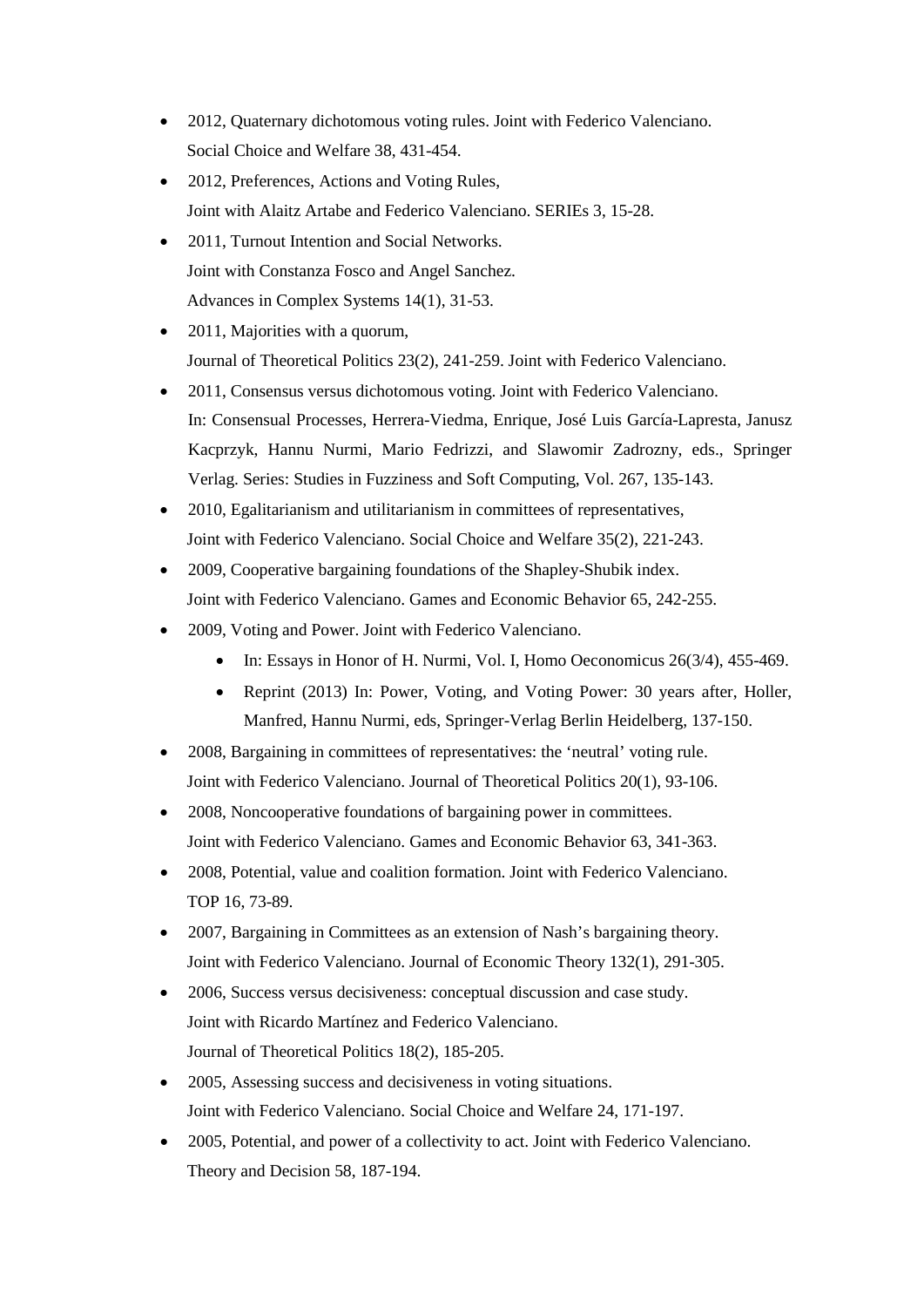- 2005, A critical reappraisal of some voting power paradoxes. Joint with Federico Valenciano. Public Choice 125(1-2), 17-41.
- 2004, Inequality in voting power. Joint with Federico Valenciano. Social Choice and Welfare 22, 413-431.
- 2004, On the meaning of the Owen-Banzhaf coalitional value in voting situations. Joint with Federico Valenciano.
	- Theory and Decision 56 (1-2), 113-123.
	- In: Essays on Cooperative Games, in honor of Guillermo Owen, Gambarelli Gianfranco, ed., Kluwer, Series Theory and Decision C, 36.
- 2004, On the difficulty of making decisions within the EU-25. Joint with Ricardo Mártinez and Federico Valenciano. International Journal of Organization Theory and Behavior 7 (3), 575-588.
- 2003, Semivalues and Voting Power. Joint with Federico Valenciano. International Game Theory Review 5, 41-61.
- 2002, The EU Decision-Making Procedures: some Insight from Non Cooperative Game Theory. In: Institutional Challenges in the European Union, Hosli, Madeleine, Adrian Deemen and Mika Widgrén, eds., Routledge, 89-112.
- 2002, Different least square values, different rankings. Joint with Vincent Merlin. Social Choice and Welfare 19, 533-550.
- 2002, Inequality among EU citizens in the EU's Council decision procedure. Joint with Federico Valenciano. European Journal of Political Economy 18/3, 475-498.
- 2002, Power indices and the veil of ignorance. Joint with Federico Valenciano. International Journal of Game Theory 31, 331-339.
- 2001, Shapley-Shubik and Banzhaf indices revisited. Joint with Federico Valenciano. Mathematics of Operations Research 26, 89-104.
- 2001, Implementing democracy in indirect voting processes: the Knesset case.
	- In: Power Indices and Coalition Formation, Holler Manfred, and Guillermo Owen, eds., Kluwer Academic Publishers, 363-369.
	- 2003, Homo Oeconomicus 20(4), 493-498.
- 2000, Voting Power in a Sequence of Cooperative Games: The Case of EU Procedures. Joint with Mika Widgrén.
	- Homo Oeconomicus XVII, 67-84.
	- In: Power Indices and Coalition Formation, Holler Manfred, and Guillermo Owen, eds., Kluwer Academic Publishers, 253-271.
- 1999, Sous-représentation au Conseil des ministres européen? Quelques enseignements de la théorie des jeux.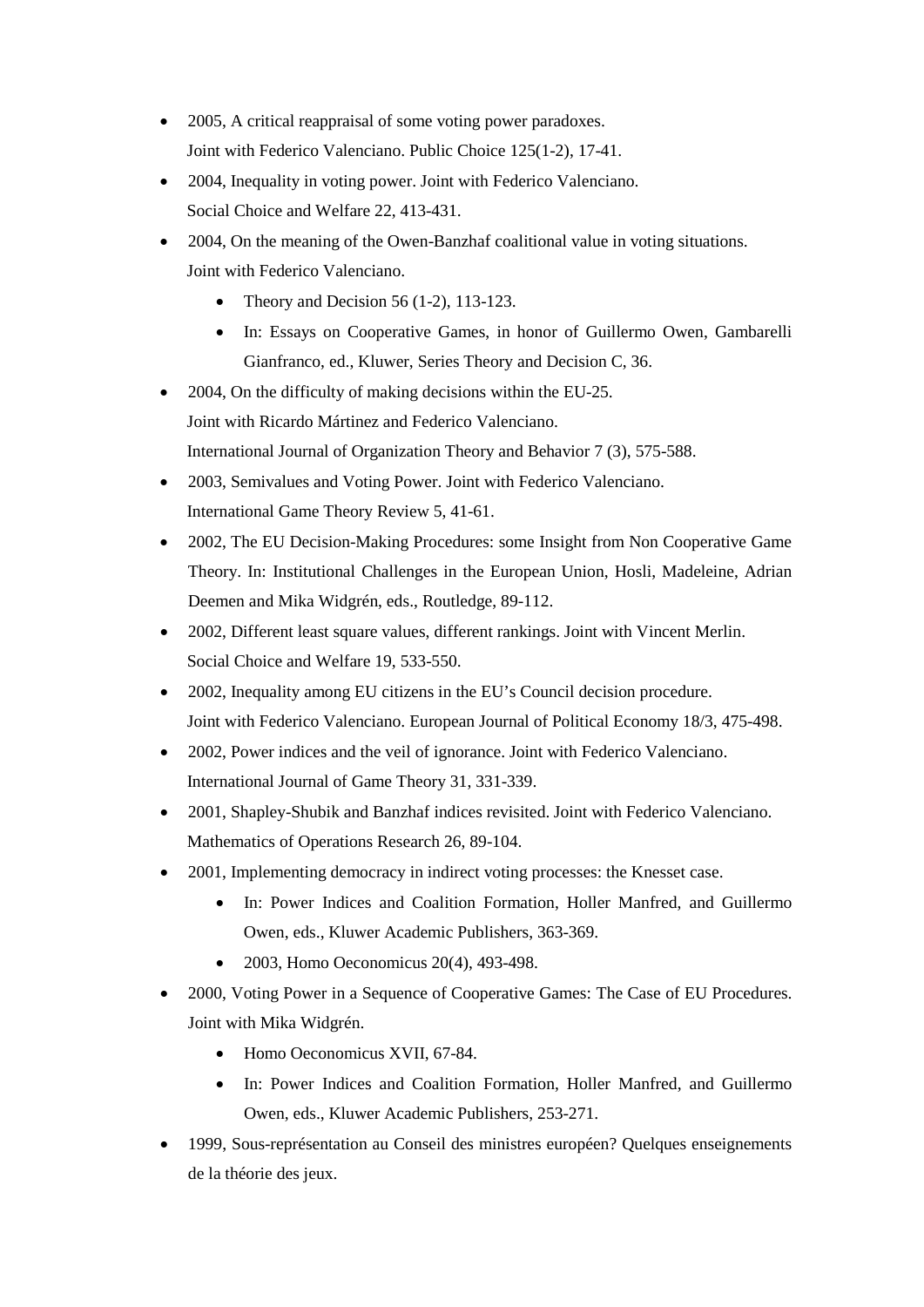In: Annales d'Etudes européennes de l'Université catholique de Louvain, Volume 3, éditions Bruylant, Bruxelles, 97-114.

• 1998. Is the Allocation of Voting Power among the EU States Fair? Joint with Mika Widgrén. Public Choice 94, 317-339.

#### **Recent discussion papers**

• 2015, Ghost Seats in the Basque Parliament, Discussion Paper IL88/15, University of the Basque Country (UPV-EHU), Bilbao, Spain. Joint with Nora Ibarzabal.

#### **Endorsement**

• 2011, Keith Dougherty, and Julian Edward, The Calculus of Consent and Constitutional Design, New York: Springer. Joint with Federico Valenciano.

#### **Invited seminars**

- 2015, University of Cergy-Pontoise, France.
- 2015, University of Paris 1, France.
- 2014, University of Bayreuth, Germany.
- 2014, University Rovira I Virgili, Reus, Spain.
- 2013, Tinbergen Institute, Amsterdam, The Netherlands.
- 2013, Autonomous University of Barcelona (UAB), Spain.
- 2013, University of Caen Basse-Normandie, France.
- 2012, University of Louvain (UCL), Louvain-la-Neuve, Belgium.
- 2011, Jean Monnet University, Saint-Etienne, France.
- 2011, Basque Institute for Agricultural Research (NEIKER), Vitoria, Spain.
- 2011, Institute of Economic Analysis (IAE), Barcelona, Spain.
- 2011, Polytechnic School, Paris, France.
- 2011, University of Valladolid, Spain.
- 2011, Keele University, UK.
- 2010, University Rovira I Virgili, Reus, Spain.
- 2009, Catholic University of Louvain (UCL), Louvain-la-Neuve, Belgium.
- 2009, University of Salamanca, Spain.
- 2009, University of Augsburg, Germany.
- 2008, Public University of Navarre, Pamplona, Spain.
- 2008, Basque Center for Applied Mathematics (BCAM), Bilbao, Spain.
- 2008, University of Malaga, Spain.
- 2008, Miguel Hernández University, Elche, Spain.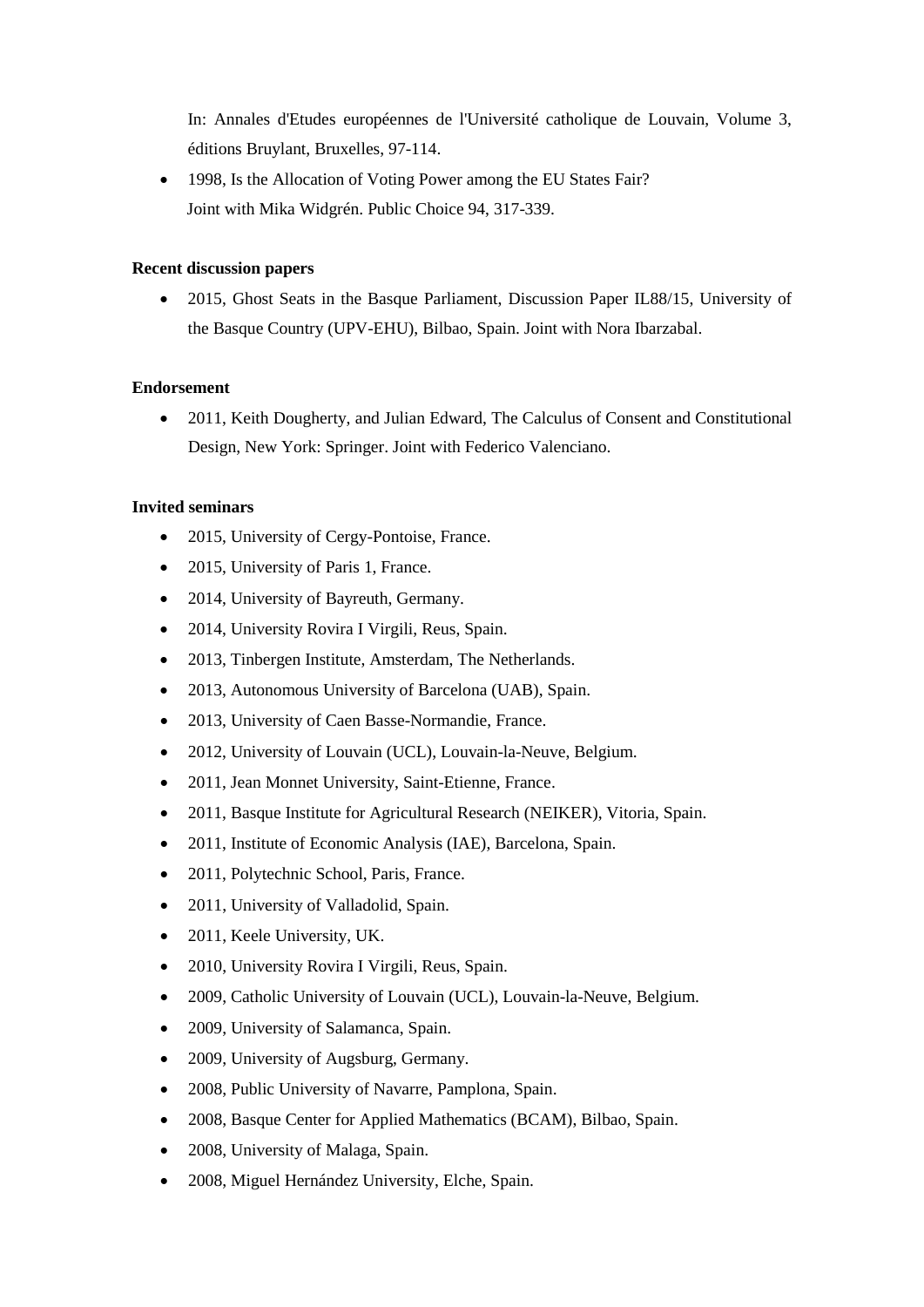- 2007, Bilkent University, Ankara, Turkey.
- 2007, Bilgi University, Istanbul, Turkey.
- 2007, Boğaziçi University, Istanbul, Turkey.
- 2006, University of the Basque Country (UPV/EHU), Bilbao, Spain.
- 2006, Sabancı University, Istanbul, Turkey.
- 2006, University of Cergy-Pontoise, Paris, France.
- 2006, Paris seminar in Game Theory, France.
- 2005, University of York, UK.
- 2005, Queen Mary College, London, UK.
- 2005, Royal Holloway College, University of London, UK.
- 2005, ROY seminar, Paris, France.
- 2004, GREQAM seminar, Marseille, France.
- 2004, ENSAI seminar, Rennes, France.
- 2004, University Bielefeld, Germany.
- 2003, Catholic University of Louvain (UCL), Louvain-la-Neuve, Belgium.
- 2001, Miguel Hernández University, Elche, Spain.
- 2001, University of Alicante, Spain.
- 2001, Catholic University of Louvain (UCL), Louvain-la-Neuve, Belgium.
- 2000, University of Genoa, Italy.
- 2000, University of the Basque Country (UPV/EHU), Bilbao, Spain.
- 1999, University of Santiago de Compostela, Spain.
- 1999, Catholic University of Louvain (UCL), Louvain-la-Neuve, Belgium.
- 1999, University of Tel Aviv, Israel.
- 1999, University of the Basque Country (UPV/EHU), Bilbao, Spain.
- 1999, University of Caen Basse-Normandie, France.
- 1998, University of Pompeu Fabra, Barcelona, Spain.
- 1997, University of the Basque Country (UPV/EHU), Bilbao, Spain.
- 1996, University of Helsinki, Finland.
- 1996, University Louis Pasteur, Strasbourg, France.
- 1995, Research Institute of the Finnish Economy, Helsinki, Finland.

# **Presentations at conferences**

- 2014, 48<sup>th</sup> Congress of the International Society for Applied Ethology, Vitoria, Spain.
- 2013, Meeting of the Association of Southern European Economic Theorists, Bilbao.
- 2013,  $14^{th}$  Conference of the association for Public Economic Theory, Lisbon, Portugal.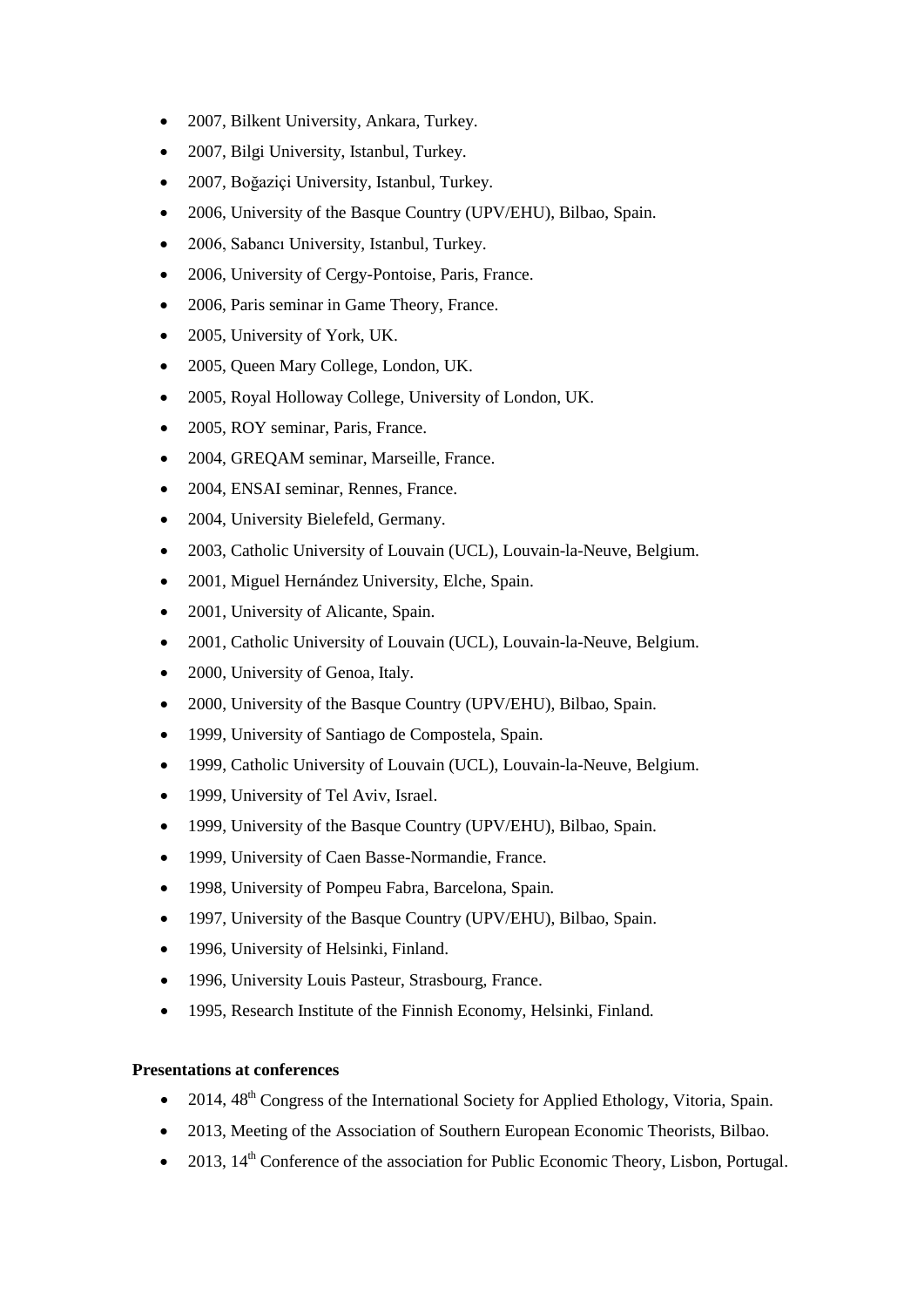- 2012, XXXVII Symposium of the Spanish Association of Economics, Vigo, Spain.
- 2012, Spanish Italian Netherlands Game Theory Meeting 8, Budapest, Hungary.
- 2012,  $10^{th}$  Logic and the Foundations of Game and Decision Theory, Seville, Spain.
- 2011, UECE Meeting, Game Theory and Applications, Lisbon, Portugal.
- 2011, Spanish Italian Netherlands Game Theory 7 (invited speaker), Paris, France.
- 2010, UECE Meeting, Game Theory and Applications, Lisbon, Portugal.
- 2010, X Meeting of the Society for Social Choice and Welfare, Moscow, Russia.
- 2009, New developments in Social Choice and Welfare Theories, Caen, France.
- 2007, Spanish Italian Netherlands Game Theory Meeting 3, Madrid, Spain.
- 2007, Logic, Game Theory and Social Choice 5, Bilbao, Spain.
- 2006, European Public Choice Society Meeting, Turku school of Economics, Finland.
- 2005, Spanish Italian Netherlands Game Theory Meeting 1, Maastricht, Netherlands.
- 2005, Logic, Game Theory and Social Choice 5, Caen, France.
- 2004, VII Meeting of the Society for Social Choice and Welfare, Osaka, Japan.
- 2003, Logic, Game Theory and Social Choice 3, Siena, Italy.
- 2003, XV Italian Meeting on Game Theory and Applications, Urbino, Italy.
- 2003, VI Meeting of the Society for the Advancement of Economic Theory, Greece.
- 2003, Dutch Congress of Mathematics, Nijmegen, Netherlands.
- 2002,  $5<sup>th</sup>$  Spanish Meeting on Game Theory, Seville, Spain.
- 2001, XXVI Symposium on Economic Analysis (SAE), Alicante, Spain.
- 2001, First General Conference of the ECPR, Canterbury, U.K.
- 2001, Italian Meeting on Game Theory and Applications, Ischia, Italy.
- 2001, V Meeting of the Society for the Advancement of Economic Theory, Italy.
- 2000, XXV Symposium on Economic Analysis (SAE), Barcelona, Spain.
- 2000, First World Congress of the Game Theory Society, Bilbao, Spain.
- 2000, V Meeting of the Society for Social Choice and Welfare, Alicante, Spain.
- 1999, XXIV Symposium on Economic Analysis (SAE), Barcelona, Spain.
- 1999, Econometric Society European Meeting, Santiago de Compostela, Spain.
- 1999, Meeting of the European Public Choice Society (EPCS), Lisbon, Portugal.
- 1998, European Consortium on Political Research Joint Sessions, Warwick, U.K.
- 1997, International Symposium on Operational Research (SOR), Jena, Germany.
- 1997,  $8<sup>th</sup>$  International conference in Game Theory, Stony Brook, U.S.A.
- 1996,  $2<sup>nd</sup>$  Spanish Meeting on Game Theory, Santiago de Compostela, Spain.
- 1996, Game Theory and Economics, Saint-Petersburg, Russia.
- 1996, III Meeting of the Society for Social Choice and Welfare, Maastricht, NL.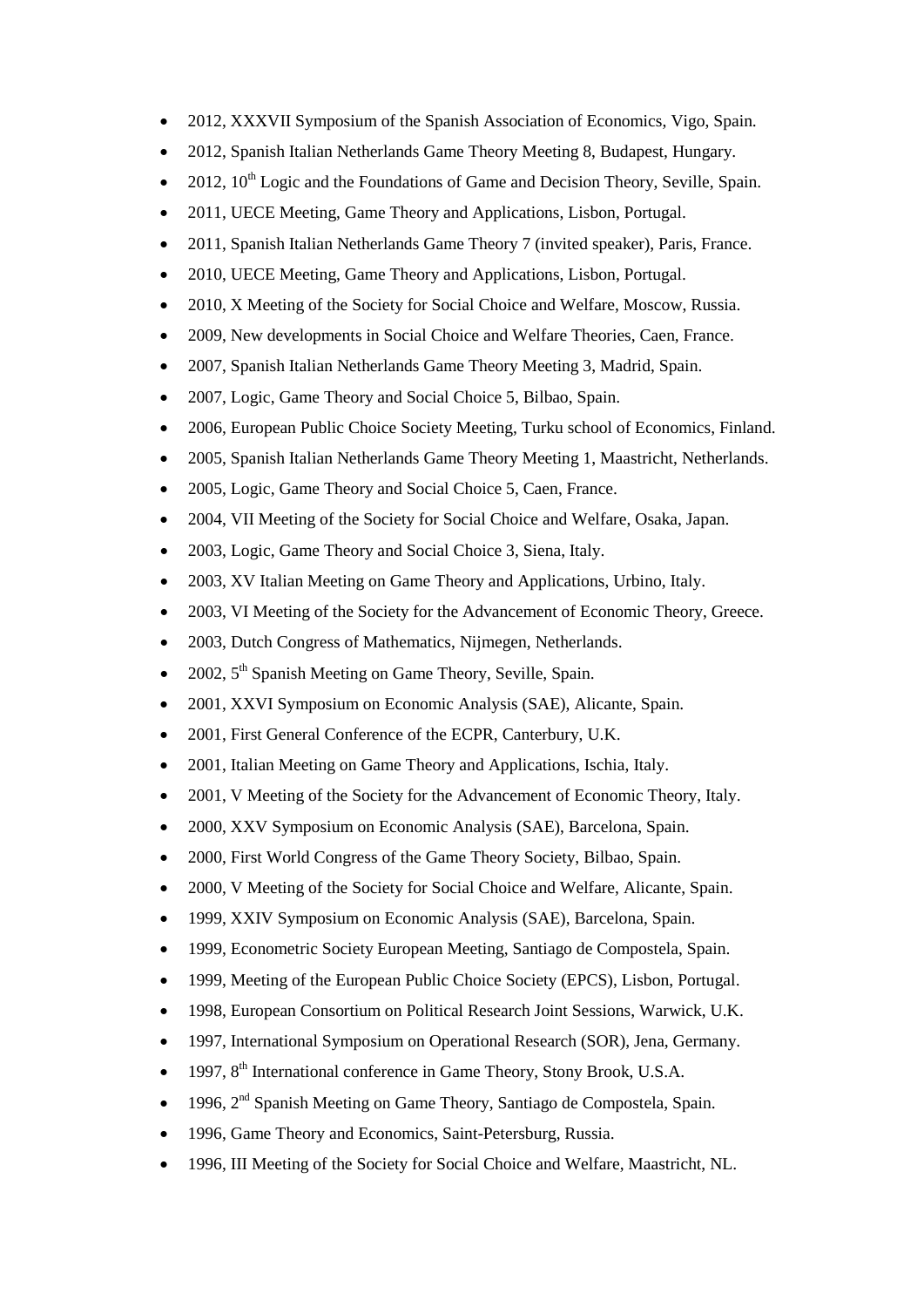#### **Presentations at workshops**

- 2015, Computational Social Choice: Theory and Applications, Dagstuhl, Germany.
- 2015, Computational Social Choice fifth workshop (COST IC1205), Glasgow, UK.
- 2015,  $35<sup>th</sup>$  Arne Ryde Symposium, Malaga, Spain.
- 2014, Computational Social Choice fourth workshop (COST IC1205), Sibiu, Romania.
- 2014, workshop on interactions between mathematics and the social sciences, Bilbao.
- 2014, Conference on Axioms, Results and Methods in Normative Economics, Granada.
- 2012, IX Meeting of the Spanish Network on Social Choice (REES), Salamanca, Spain.
- 2011, Tel Aviv International Workshop on Game Theory, Israel.
- 2010, VII Meeting of the Spanish Network on Social Choice (REES), Cartagena, Spain.
- 2009, VI Meeting of the Spanish Network on Social Choice (REES), Reus, Spain.
- 2009, 6th Workshop on voting power analysis, University of Warwick, Coventry, UK.
- 2008, Workshop on Power, games and institutions, University of Turku, Finland.
- 2008, Bosphorus Economic Design Workshop, University of Bilgi, Turkey.
- 2007, Theory and design of collective decision-making I, Université de Caen, France.
- 2005,  $4<sup>th</sup>$  Workshop on voting power analysis, University of Warwick, Coventry, UK.
- 2004, International workshop on institutions and voting rules in the EU, Seville, Spain.
- 2004, 3<sup>rd</sup> Workshop on voting power analysis, London School of Economics, UK.
- 2002, ECPR workshop research sessions, University of Geneva, Switzerland.
- 2002,  $1<sup>st</sup>$  Workshop on voting power analysis London School of Economics, UK.
- 2002, Modelling the European decision-making, San Sebastian, Spain.
- 2002, Theory of decision-making institutions and the EU Workshop, Turku, Finland.
- 2000, TMR Network "Cooperation and Information" Workshop, Caen, France.
- 2000, Cooperative Game Theory Workshop, University Miguel Hernandez, Spain.
- 1998, TMR Network "Cooperation and Information" Workshop, Paris, France.
- 1997, Public Economics Workshop, Louvain-la-Neuve, Belgium.

# **Organisation of conference**

• 2013, Meeting of the Association of Southern European Economic Theorists (member of the local and scientific committees), Bilbao, Spain.

# **Organisation of workshops**

- 2014, Computational Social Choice third workshop (COST IC1205), Maastricht, NL
- 2013, Computational Social Choice first workshop (COST IC1205), Oxford, UK.
- 2011, VIII Meeting of the Spanish Network on Social Choice (REES), Bilbao, Spain.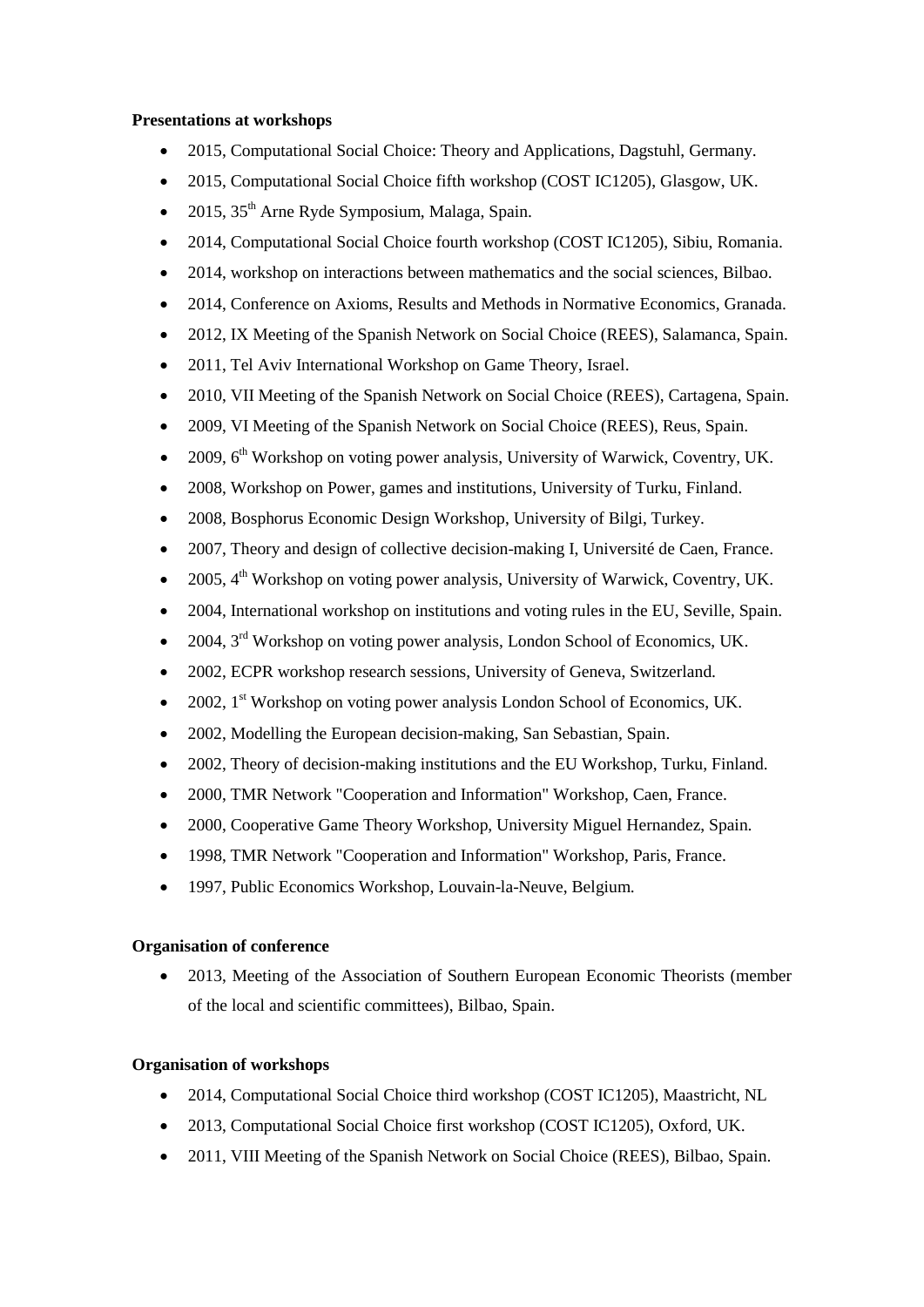- 2008, Theory and design of collective decision-making II, Bilbao, Spain.
- 2002, Modelling the European decision-making, San Sebastian, Spain.

# **Teaching**

- 2010, 2014, University of the Basque Country (UPV/EHU), Spain.
- 2007, Sabancı University, Turkey.
- 2005-2008, University of Caen Basse-Normandie, France.
- 2001-2005, University of Alicante, Spain.
- 2000-2001, University of the Basque Country (UPV/EHU), Spain.
- 1993-1998, Catholic University of Louvain (UCL), Belgium.

# **Invited mini-courses**

- 2006, Boğaziçi University, Istanbul, Turkey.
- 2005, 2004, School of Statistic and Analysis of Information (ENSAI), Rennes, France.
- 2004, University of Bielefeld, Germany.

#### **Organisation of summer school**

- 2014, Interdisciplinary Analysis of Voting Rules, Caen, France.
- 2002, EU's decision-making: assessment and design, San Sebastian, Spain.

# **Ph. D Supervisor (completed)**

- 2014, Peio Zuazo: Uncertain rationality and monitoring in game theory University of the Basque Country (UPV/EHU), Jointly with Elena Iñarra.
- 2013, Alaitz Artabe: Individuals' Choices: strategic voting and degree election. University of the Basque Country (UPV/EHU), Jointly with Javier Gardeazabal.

# **Ph. D Supervisor (in progress)**

• Nora Ibarzabal

University of the Basque Country (UPV/EHU)

• Izaskun Zuazu

University of the Basque Country (UPV/EHU),

Jointly with Josu Arteche.